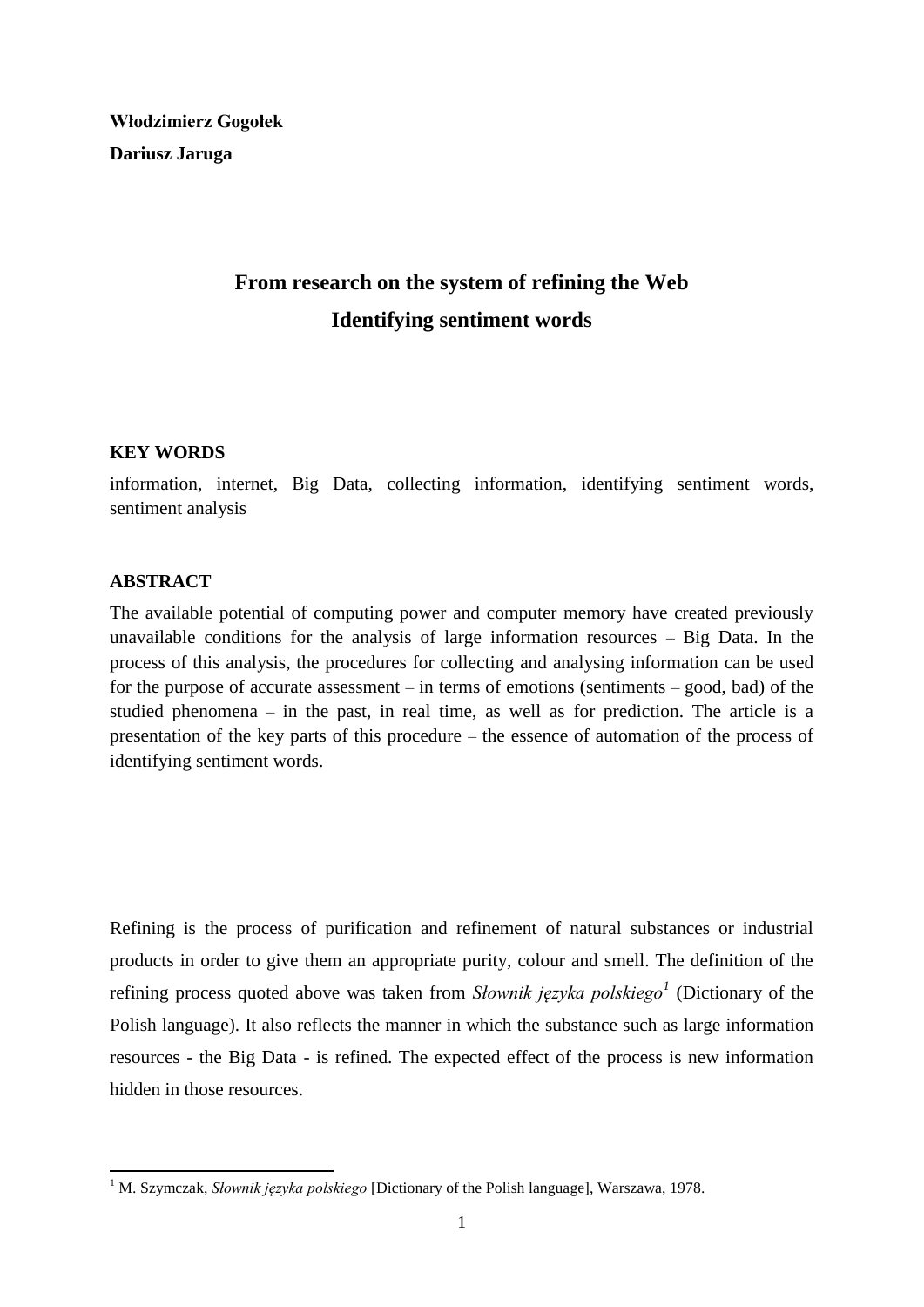In the system of refining of information (RI), the substance subjected to processing are the source materials (materials) in a textual or audio form acquired from the Web, or from large collections of data available offline - the Big Data<sup>2</sup>. The final outcome of RI is the result of the statistical analysis of key phrases and the surrounding sentiments, i.e. expressions that convey emotions and are written in the digital information resources. Thanks to RI, it is possible to extract the new, valuable information hidden in the content, e.g. the evaluation of a social phenomenon (support, satisfaction, negation)<sup>3</sup>.

When embarking on the examination of a specific social phenomenon (which may be related to business, politics, medicine or other fields), the first step is to determine the words or phrases which are connected with the identification/name of the phenomenon under study. In this method, such key words, or key phrases related to the phenomenon are referred to as "pillars" (e.g. the name of a party, company, surname). The second step is to identify sentiments (a kind of evaluations), the third one - to calculate the frequency with which sentiments are present around pillars. The last step, which was omitted in the article, involves the interpretation of the results (e.g. evaluation of brand popularity, evaluation of the brand).

The above-mentioned stages of refining will be discussed in further parts of this article. They document an important link in the process of refining the information from the Web, i.e. the identification of statistically significant sentiment words<sup>4</sup>.

# **The name of the phenomenon** "**pillar**"

As already mentioned, depending on the object of the study, the pillar can be the name of a brand, product, political party, organisation, city, surname of a person, e.g. of a politician. The pillar can be understood more broadly and does not have to be restricted to a single word or phrase. On the contrary, it may be a whole set of words and phrases that are synonymous or antonymous, or a set of words and phrases concerning a given subject-matter (e.g. the budget, economic result, report, audit, etc.). The pillar can encompass all the possible forms of a word

1

<sup>2</sup> V. Marx, *The big challenges of Big Data* [in:] "Nature" 2013, vol. 498; W. Gogołek, P. Kuczma, *Rafinacja informacji sieciowych na przykładzie wyborów parlamentarnych* [Refining network information on the example of parliamentary elections], "Studia Medioznawcze" [Media studies] 2013, no. 2 (53).

<sup>3</sup> U. Fayyad, G. Piatetsky-Shapiro, P. Smyth, *From Data mining to knowledge discovery in Database*, www.csd.uwo.ca/faculty/ling/cs435/fayyad.pdf [accessed: 11/11/2016].

<sup>4</sup> Ch. Curme et al., *Quantifying the semantics of search behaviour before stock market moves*, "PNAS" 2014, no. 32; J. Smailovič, *Predictive sentiment analysis of Tweets: A stock market application* [in:] *Human-computer interaction and knowledge discovery in complex, unstructured, Big Data* 2013, pp. 77–88.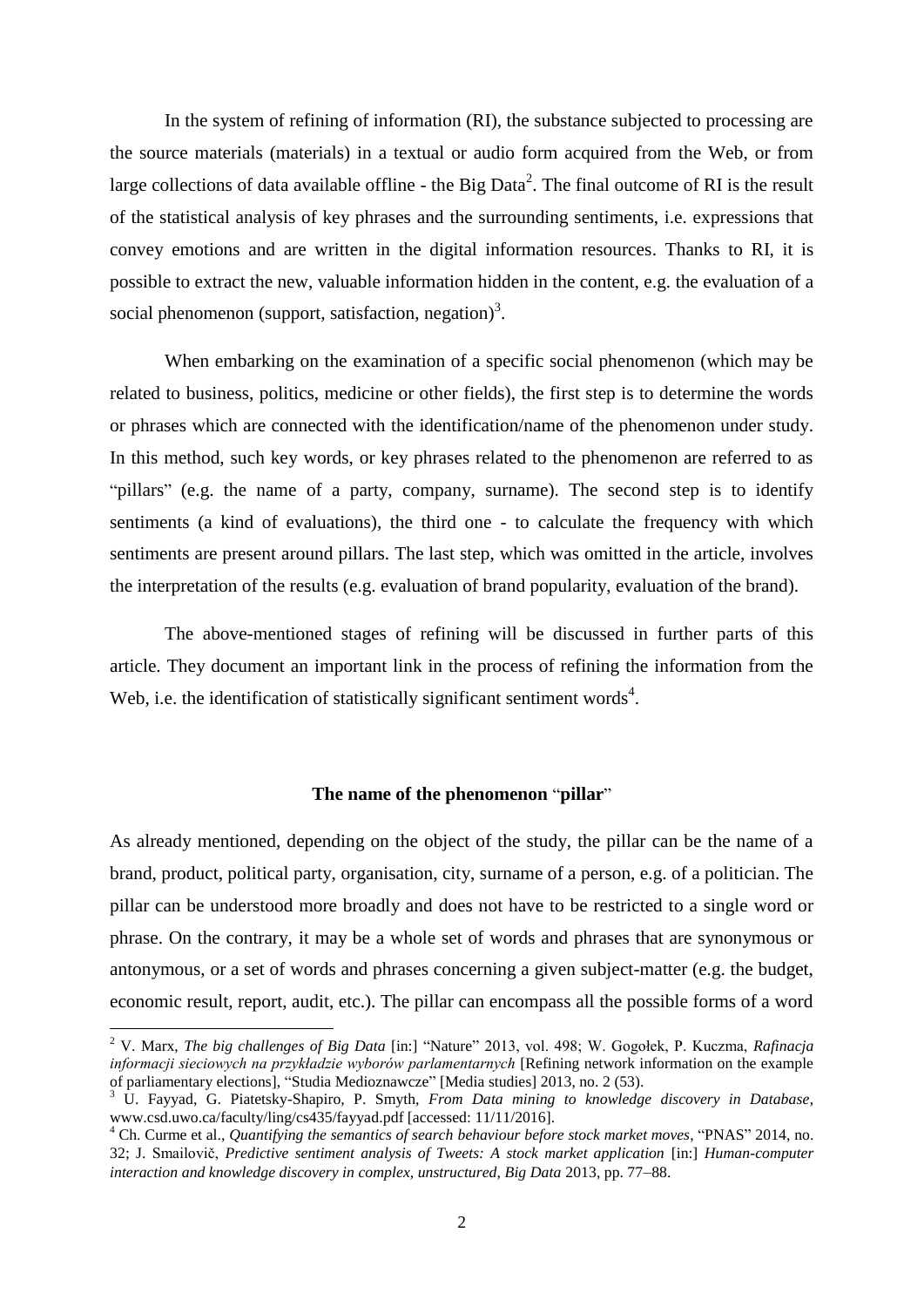or expression inflected according to person, tense (future, past or present), moods (conditional, imperative), participles, neologisms, including words containing spelling mistakes, typos and increasingly more common hashtags<sup>5</sup>.

For example, the pillar for the Polish word *leczenie* 'treatment' includes 38 words: *leczą*, *lecząc*, *leczący*, *leczcie*, *leczę*, *leczmy*, *leczony*, *leczy*, *leczycie*, *leczyć*, *leczyli*, *leczyliby*, *leczylibyście*, *leczylibyśmy*, *leczyliście*, *leczyliśmy*, *leczył*, *leczyła*, *leczyłaby*, *leczyłabym*, *leczyłabyś*, *leczyłam*, *leczyłaś*, *leczyłby*, *leczyłbym*, *leczyłbyś*, *leczyłem*, *leczyłeś*, *leczyło*, *leczyłoby*, *leczyły*, *leczyłyby*, *leczyłybyście*, *leczyłybyśmy*, *leczyłyście*, *leczyłyśmy*, *leczymy*, *leczysz*. The set includes the forms of the verb inflected according to person in the present, past and compound future tense, the inflected forms of the conditional and imperative mood, as well as the participles.

The choice of the pillar is the first step to be undertaken before proceeding to the identification of the words or phrases that are sentiments.

RI methodology assumes that sentiments can be determined by means of three procedures: (1) thanks to the researcher's intuition based on examining a random sample of texts from the source dataset that will be subjected to investigation; (2) available dictionaries of words (dictionaries)<sup>6</sup> that can be regarded as sentiments (which have so far been verified experimentally); (3) based on the frequency analysis of the words from a selected source dataset (AC). The developed tool for calculating frequency enables the identification of atypical words or neologisms which are present in the examined collection of texts with a high frequency. In this way, specific words and phrases are subjected to inflection and ultimately become a sentiment. One advantage of this tool is the ability to analyse the entire source material, rather than only examining its random sample.

At the Faculty of Journalism, Information and Book Studies of the University of Warsaw, an innovative tool was developed which calculates the frequency of all words found in the examined material. In the subsequent stage, the results obtained in this way are analysed according to two procedures in order to identify sentiments: From among the words

-

 $5$  A hashtag is a word or phrase written without spaces, preceded by the symbol #, e.g. #dziejesię. Hashtags are used in microblogs, social networks, on websites, etc. to enable the grouping of messages. At the time when the article was written, the entry "hashtag" was not available in e.g. *Encyclopedia Britannica,* or Encyklopedia *PWN* [Encyclopaedia of the Polish Scientific Publishing Company]. Therefore, for the purposes of this study, the definition given in Wikipedia under <https://pl.wikipedia.org/wiki/Hasztag> was adopted [accessed: 05/10/2016]. <sup>6</sup> W. Gogołek, P. Kuczma, *Rafinacja informacji sieciowych…*, op. cit.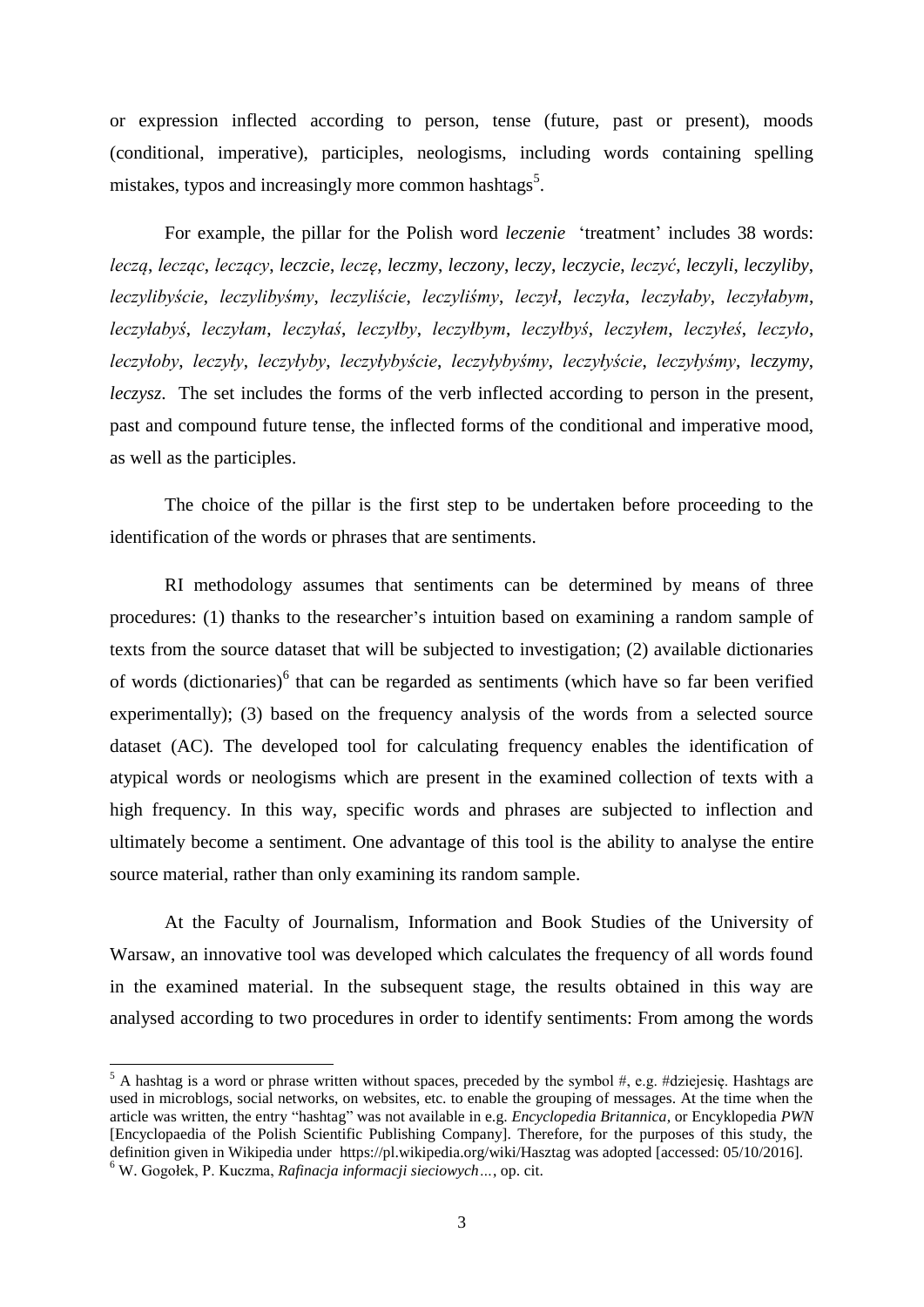indicated on the basis of AC and/or dictionaries, the researcher selects the suitable words or phrases (sentiments) for the second stage (ACB), or the identification takes place automatically (ACA) based on the verification of statistical significance of the words regarded as sentiments, according to the procedure described below.

#### **Sentiments**

The next step involves the search for phrases - sentiments - that carry a particular emotional load (e.g. positive, negative or neutral) and, through the frequency analysis of particular sentiments in the neighbourhood of the pillar within a defined time period, enable the calculation of e.g. the society's attitude to the examined issue.

Sentiments, as it was said, can be determined in several ways, e.g. through manual analysis of randomly selected source materials, by using previously created dictionaries of words and phrases, or by means of the above-mentioned ACA tool developed at the Faculty of Journalism, Information and Book Studies of the University of Warsaw. The tool enables the analysis of the entire source material which will be used for further research, i.e. the identification of sentiments.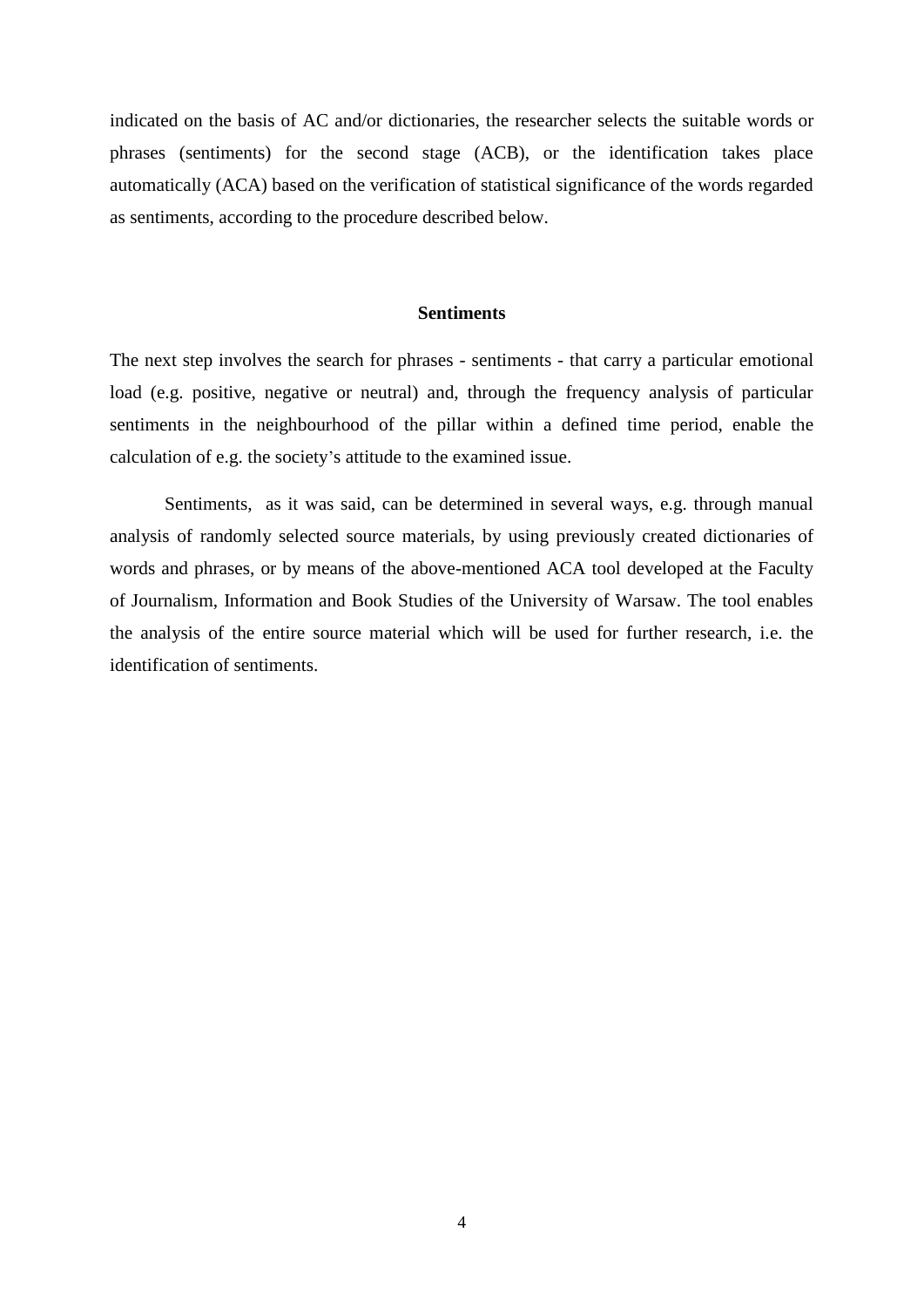

Fig. 1. Sequence of refining network resources Source: own work

## **Source material**

Prior to launching the procedure of sentiment identification, the source material collected by an innovative BigData robot is subjected to preparatory processing. The processing consists of three stages: filtering the content to be examined from the robot's database; purification of the data and transforming it into a normalised form required by the software; performance of relevant calculations. The materials available online can be divided into four basic groups based on the manner of presentation: textual materials, images, sound and video.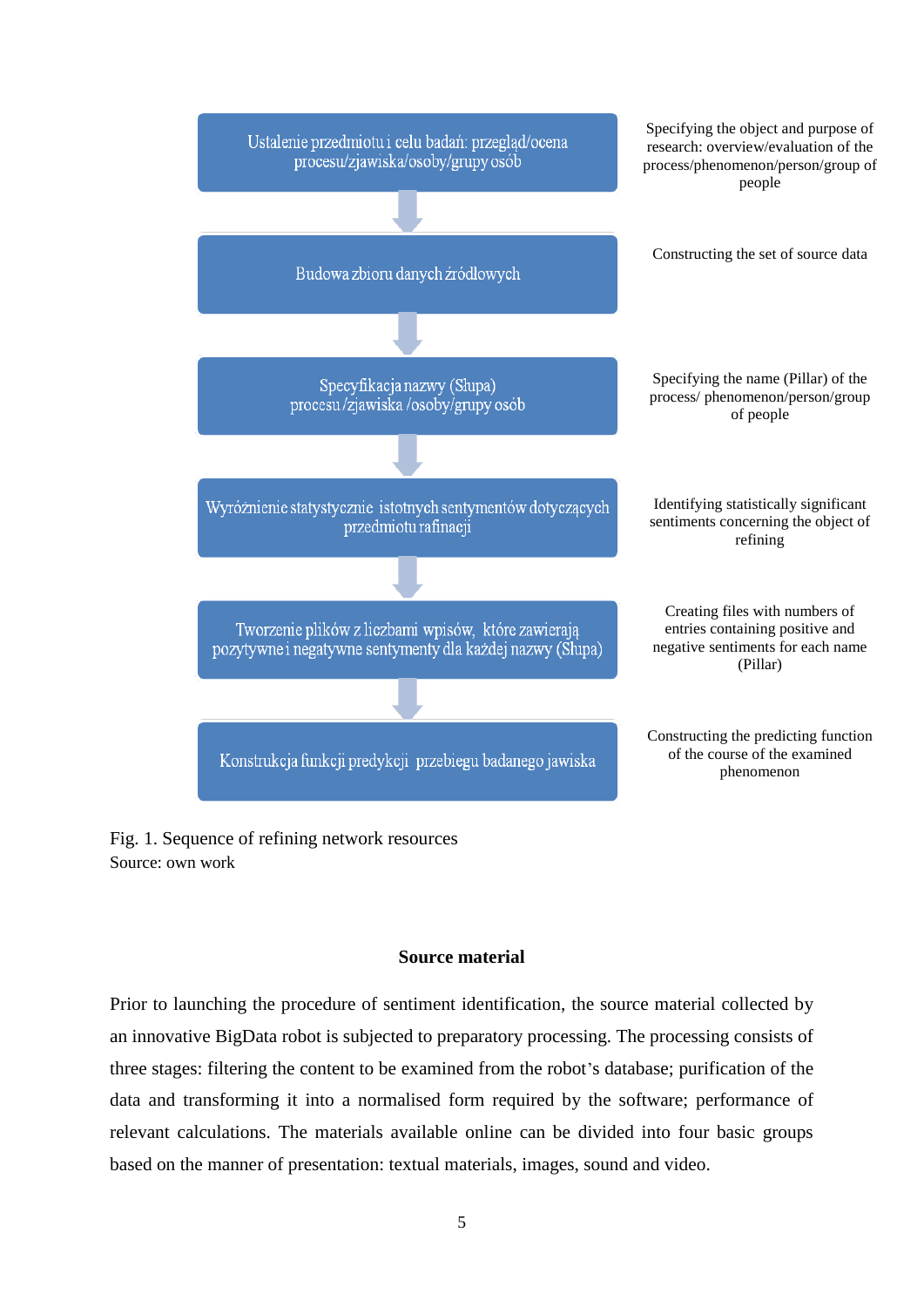At the present stage of research, the method for identifying sentiments in the neighbourhood of pillars comes down to the analysis of purely textual materials. This does not preclude the use of audio materials examined by means of available tools for analysis of human speech sounds. Graphic materials containing texts are analysed using OCR (Optical Character Recognition) technology.

In line with the subsequently described stages of operation of the programme for calculating sentiment words, the first step consists of filtering the records to be examined from the BigData robot's database. Filtering mainly involves the selection of a specific subset of content that has been collected by BigData. The records to be examined can be selected based on several criteria, such as the periods of time (data/hour from -to), sources of information, words or phrases present in the content, or in the title. The data selected in this way is passed on to the next stage where it is purified and transformed into a normalised form required by the software. In practice, the purification of a website means deleting all markers from its source. As a result of this operation, only useful content of the document is left of the source material.

The textual material obtained from a source document has to be given a normalised form before being subjected to further analysis. Normalisation means that the redundant space, tab and end-of-line characters are removed from the text. As a result of normalisation (Fig. 2), a single line of text is obtained which includes the entire content of the document and where particular words are separated by no more than a single space. Punctuation marks, brackets, etc. are also left in the normalised text.

The normalised text form is required by the software in order to calculate the frequency of words in the neighbourhood of the previously described *Pillar*.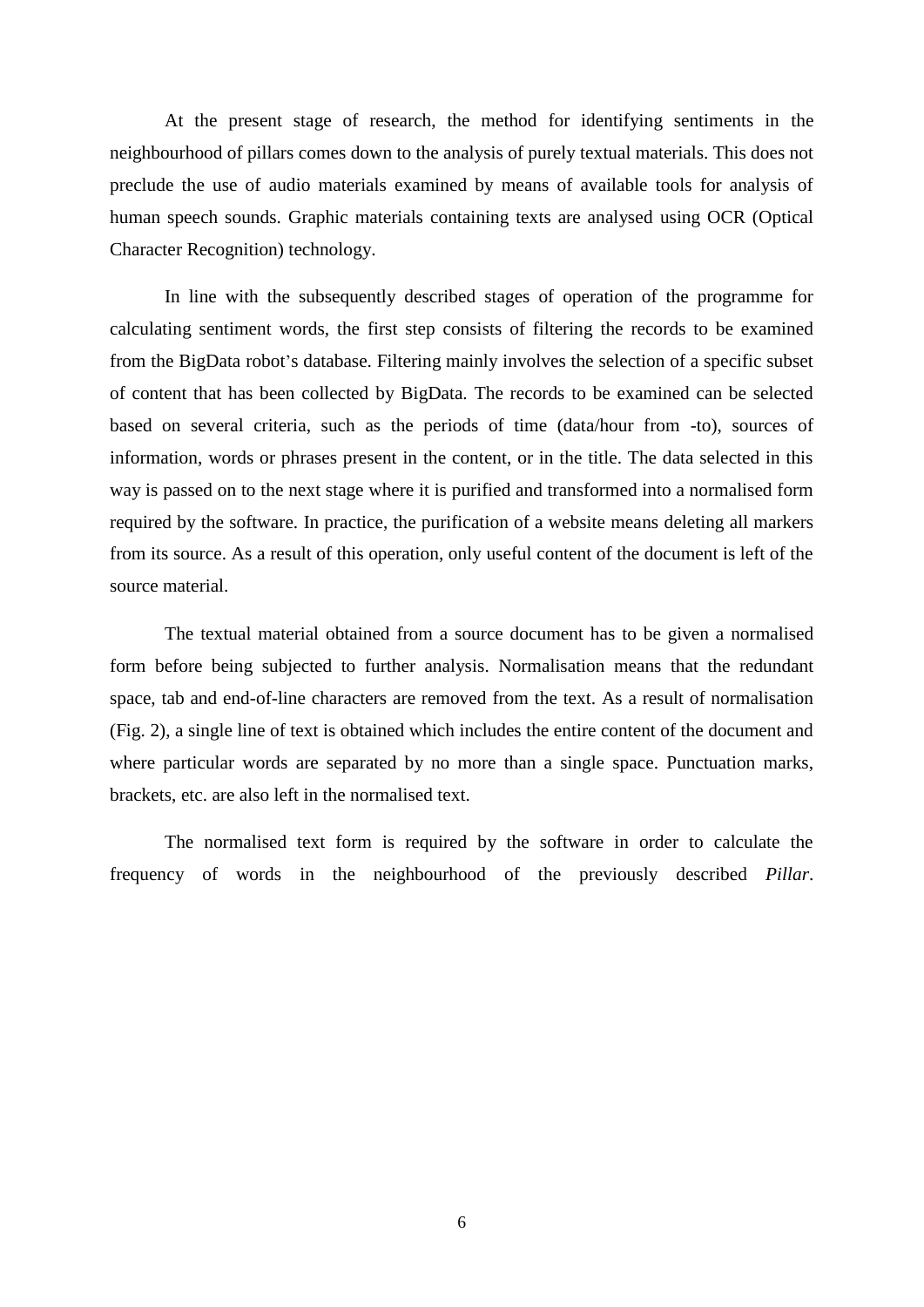

Source material after normalisation (purification)

Fig. 2. Process of source text normalisation Source: own work

-

## **Frequencies**

The next step after text normalisation are the procedures for calculating the frequency of words in the neighbourhood of the pillar, i.e. words separated from the pillar by a specified "n" number of characters<sup>7</sup> which does not exceed the value defined as the input parameter. The greater the value of the distance, the more words will be qualified into the group of words in the neighbourhood of the pillar. This was presented diagrammatically in Figure 3.

 $7$  For the purposes of this study, the neighbourhood of a pillar was expressed through the number of characters and marked with the letter "n", or, if necessary, with the letter "n" with subscript, e.g..  $n_1$ ,  $n_2$  etc.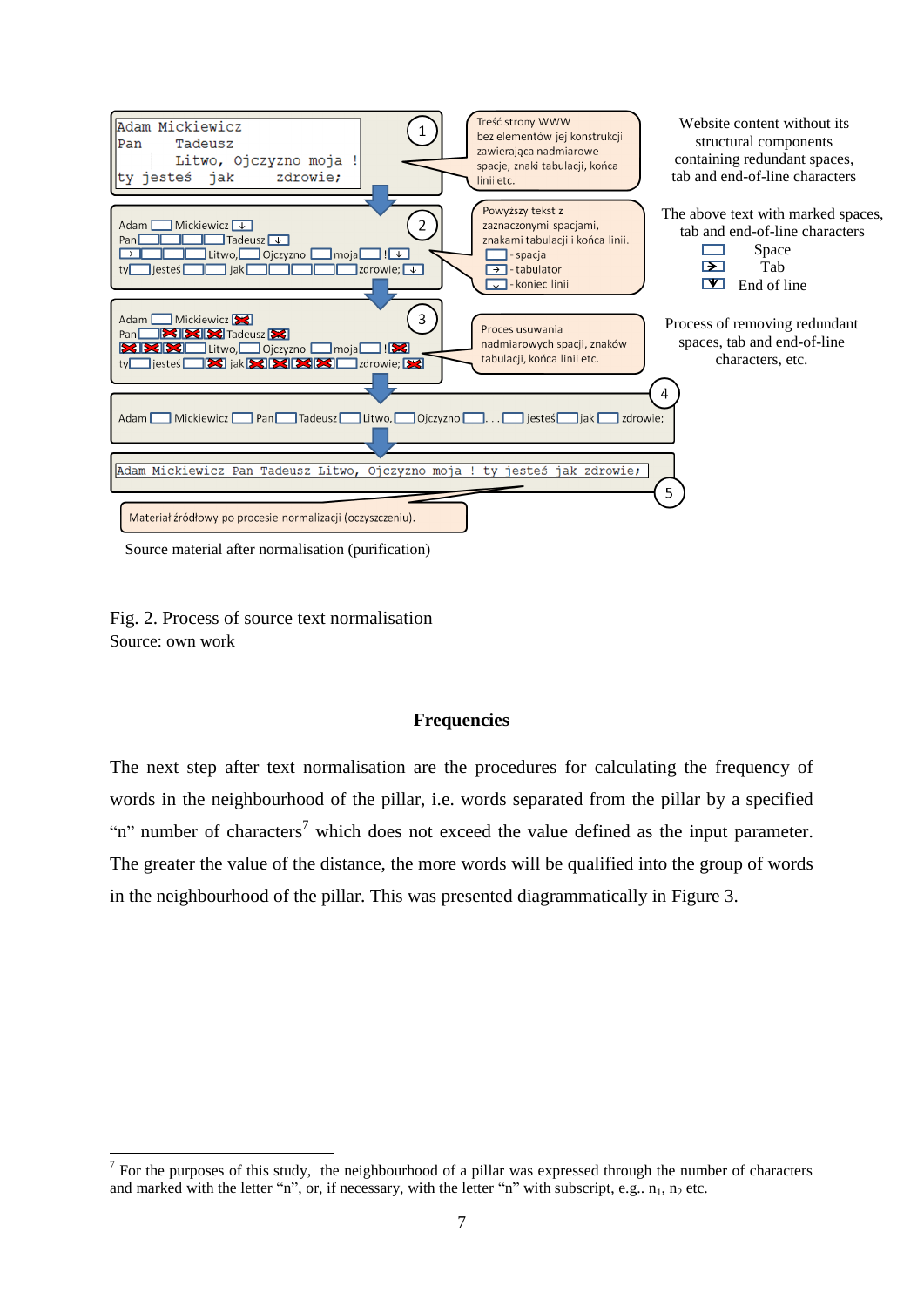

- word within distance  $n_1$  counted as pillar's neighbourhood

Two identical text strings

Fig. 3. The number of words qualified as the neighbourhood of the pillar, depending on the value of parameter **"**n**"**. Source: own work

In the first case, for "n<sub>1</sub>" there were four words in the neighbourhood of the pillar, in the second case for **"**n2**"** there were 10 words in the pillar**'**s neighbourhood. If the limit of **"**n**"**  characters occurs in the middle of a word rather than on its boundary, the word is not counted as the neighbourhood of the pillar. It does not matter between which letters of a given word the limit of the area defined by parameter **"**n**"** passes. The boundary of a word is understood as the contact point between the space and the first letter of the word, or the last letter and the space that follows.

The neighbourhood of the pillar includes those words that are completely contained in the "n" range, or are on the boundary of that area - the boundary of a word. The greater the value of parameter "n", the more words will be qualified as the neighbourhood of the pillar. In practice, the value of parameter "n" falls within the range of 10 to 20 characters. Therefore, parameter "n" significantly affects the set of words in the neighbourhood of the pillar, but is not the only parameter that decides which words will be regarded as the neighbourhood of the pillar. Another factor that decides which words will be counted as the neighbourhood of the pillar is the mutual position of two pillars in the examined text. The most important aspect to be considered is the mutual distance between two pillars which, in this study, will be described by parameter "m". In other words, "m" is the distance, measured in characters, between one pillar and the other, and more precisely, between the left-hand and right-hand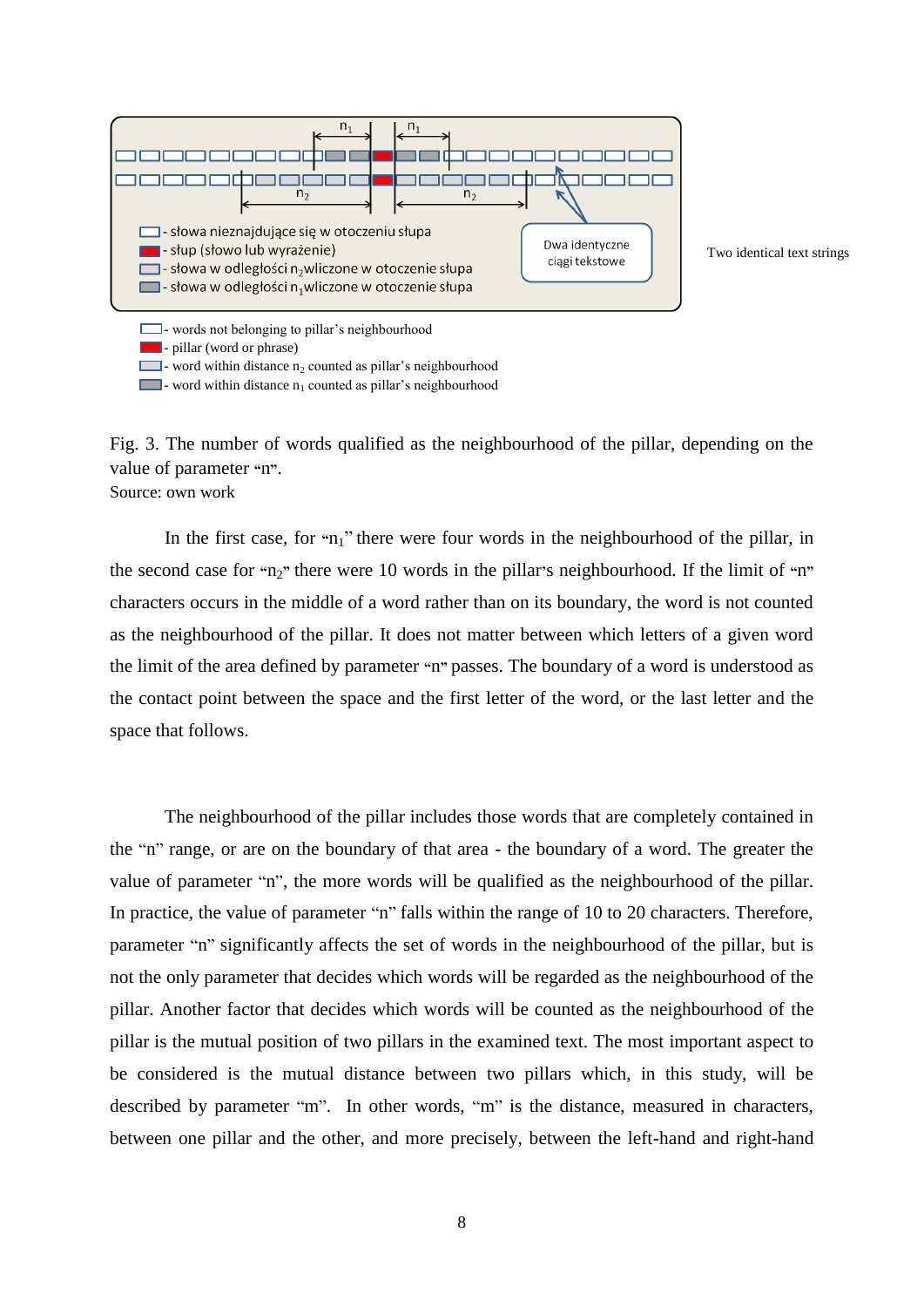boundary of a pillar which is determined in a way similar to that of a word, as depicted in Figure 4.



Fig. 4. Illustration of left and right boundary of two pillars and the distance between them defined by parameter **"**m**"**. Source: own work

In the examined source text that has already been normalised, the number of pillars may range from zero to a certain finite natural number. Even if a pillar occurs only once in a given text, it is necessary to consider its position in relation to the beginning and the end of the text as a whole. As a reminder, a normalised text is a single line with unambiguously specified single beginning and ending. For two or more pillars, their mutual position needs to be additionally analysed, because it determines the manner of counting the words in their neighbourhood. Researchers have identified six combinations of mutual positions of various pillars. They exhaust all the possible situations that may occur, and consequently provide the basis for developing a complete algorithm for calculating the frequency of words in the neighbourhood of a pillar.

One of such cases involves a situation where the two examined areas of pillars' neighbourhoods overlap. In that case, the words found both in the common section and on its both boundaries have to be counted once. This means that all the words found between the two pillars are counted as the neighbourhood.

The mutual position of two or more pillars can always be analysed as one of the six possible cases of mutual position of two pillars. The procedure is simplified by the algorithm of the computer software for calculating the frequency of words in the neighbourhood of a pillar. The algorithm for calculating the frequency of words in the neighbourhood of a pillar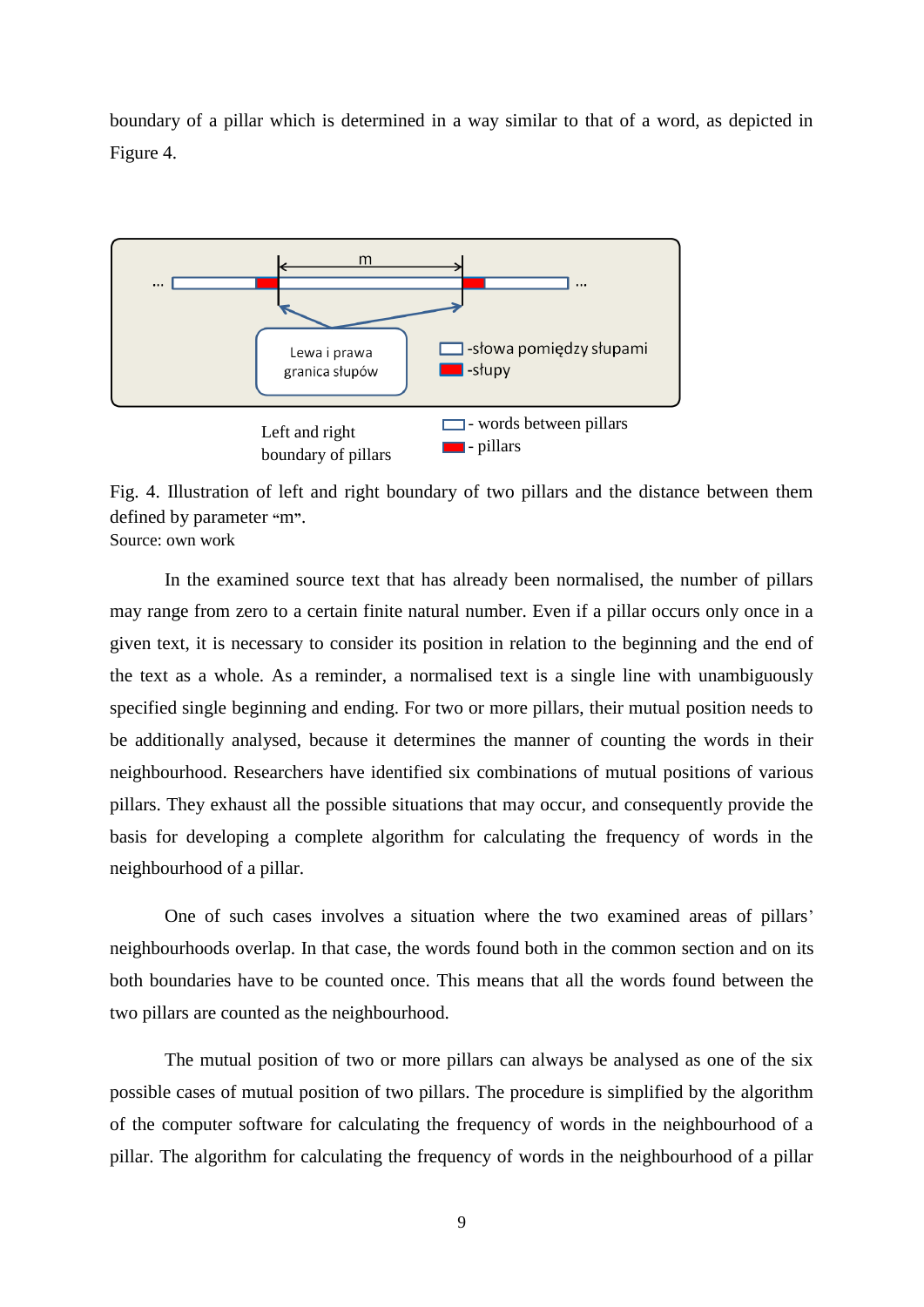consists of several steps and assumes that the source material submitted for examination has already been purified and normalised.

In the first step, a single space was added at the beginning and the end of the normalised text string. This ensures that all pillars are in the middle of the analysed text string and allows us to eliminate two special cases, i.e. when the pillar is exactly at the beginning or at the end of the examined text string, which would otherwise complicate the calculation of frequency for the first and the last fragment of the text.

In the second step, the normalised text string with spaces added at the beginning and at the end should be divided into fragments, with the pillar being the dividing line. In this way, the analysed string is divided into fragments. If the number of pillars in a text equals zero, the algorithm terminates its work at this stage.



<sup>1.</sup> Normalised source text string

- 2. Adding a space at the beginning and end of the text string and division into fragments
- 3. Division of fragments into sub-fragments
	- $\Box$  words between pillars  $\Box$  added redundant space
	- **Internal pillar** (word or phrase)
	- area defined by parameter "n"
	- area selected for calculations, containing words belonging to pillar's neighbourhood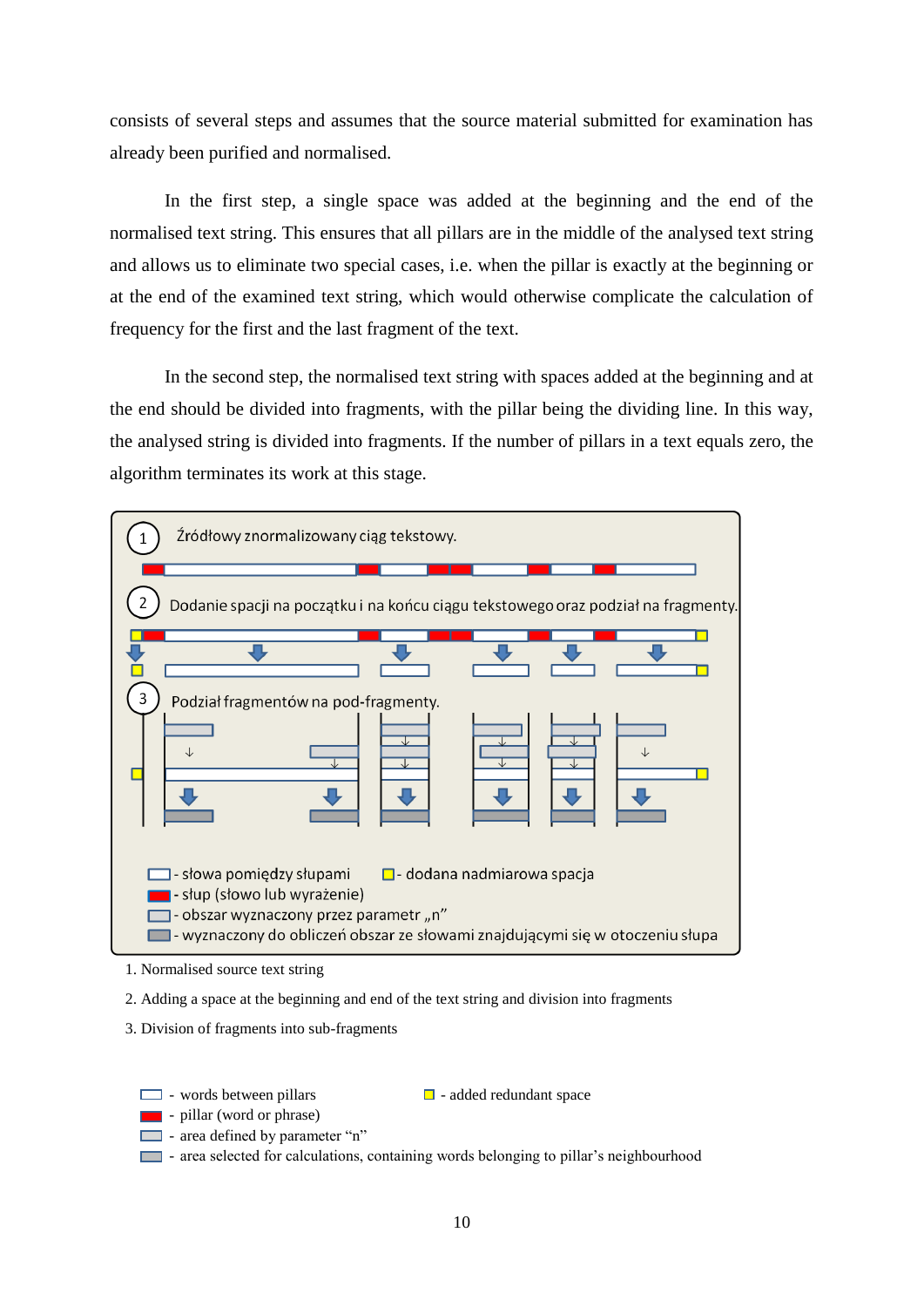Fig. 5. Division of the examined text into fragments Source: own work

In the third step, each fragment is examined in terms of its length, i.e. it shows the actual distance between the pillars in a given fragment of text. Next, the frequencies of occurrence of particular words in fragments are calculated and added up. Partial frequencies calculated for each fragment are aggregated and added up. By adding together the information from each fragment we obtain complete information about the frequency of all words in the pillar's neighbourhood defined by parameter "n". The work of the algorithm was diagrammatically presented in Figure 5.

The procedure resulted in the creation of a set of frequencies of all words found in the specified neighbourhood of each pillar. This data provides the basis for distinguishing the most frequently occurring words and among them - those words which are significant (most frequently occurring) sentiments<sup>8</sup>.

## **Identifying sentiments**

As already mentioned, the standard approach is to identify sentiments based on the examination of subjective evaluations of a specific group of people and the available dictionaries. The method does not exploit the full potential of the BigData resources, i.e. the usage of sentiments identified in real time. This goal is achieved by means of ACA, i.e. the procedure of self-learning identification of sentiments. This is a totally innovative product and, as such, requires basic testing (there are no publications or information concerning this procedure), collecting experience (working on large datasets), to determine the accuracy/significance of sentiment identification.

In the first step of the ACA procedure, the sets of the words – presentiments (from the database in relation to time) - occurring most frequently around the pillar are identified . For each of the k presentiments, the frequency is calculated -Wk(t) variable - in time intervals  $(t_1, t_2)$  $t_2... t_n$ ). As a result, a set of Wk(t) variables will be singled out.

-

<sup>8</sup> Y. Hongliang et al., *Identifying sentiment words using an optimization-based model without Seed Words*, https://www.google.pl/url?sa=t&rct=j&q=&esrc=s&source=web&cd=3&cad=rja&uact=8&ved=0ahUKEwjEl5 W966XQAhUDjSwKHU\_OAT4QFgguMAI&url=http%3A%2F%2Fieeexplore.ieee.org%2Fiel7%2F7222492% 2F7222827%2F07222836.pdf&usg=AFQjCNHT85uTAy\_yYKjle7fngNTF67jctw [accessed: 11/11/2016].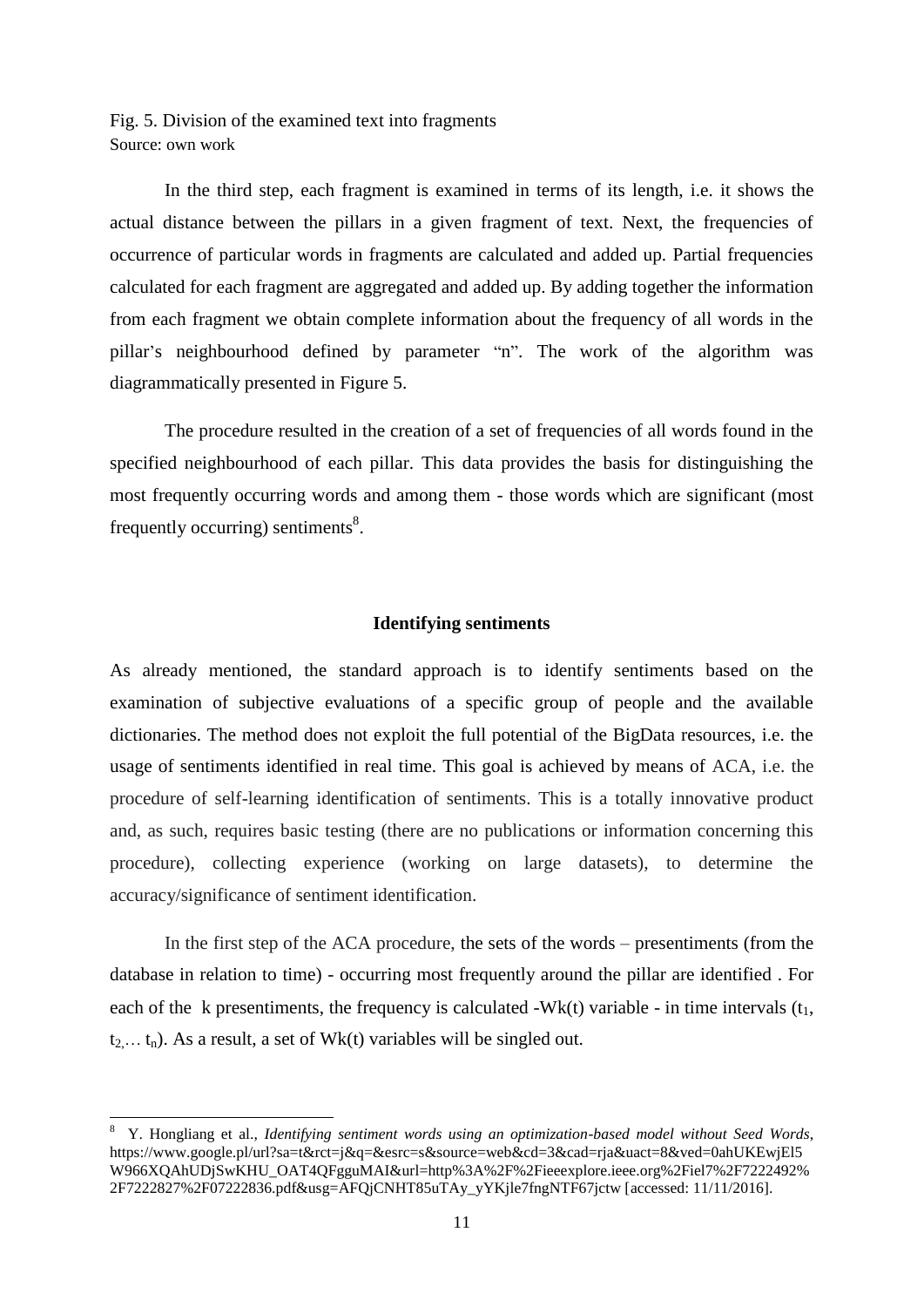Next, a similar method is used to obtain/calculate the quantitative evaluations (from e.g. market research results, results of surveys by Polish Public Opinion Research Centres such as OBOP and CBOS) for all of j pillars (Sj) it makes points of reference - the one quantitative evaluation S<sub>1</sub> (t) (*j*- name of pillar, value and direction  $+/-$  and t - time) in the same time, like Wk (t) intervals. The quantitative evaluation  $-$  (Sj (t)) represents the second variable. The value of statistical significance of the relationship between Sj(t) and all variables in the Wk(t) set indicate the validity of choice of the sought-after (real) sentiments - Wf(t). The result of the ACA procedure consists of the most statistically significant (real) sentiments for the selected pillar (j) in a sample limited by the size of the analysed sets (in practice, those are millions of entries). To put it differently, a word (presentiment) which is not popularly regarded as carrying an emotional load may turn out to be a sentiment. For example, the preliminary studies connected with sentiments around the pillar =REFUGEES were the following results Wf(t): Poland, Germany, Europe, EU, Merkel and Ukraine; pillar  $=$ HOLIDAYS: photos, oblivion, computer and smartphone; pillar = HEALTH: income, diet, food, smoking, stress and alcoholism.

The result of analysing of the changes of the sentimen*t*s Wf(t) of the phenomenon in time intervals  $(t_1, t_2, \ldots, t_n)$  provides the possibility of predicting the change of the phenomenon in time  $t_n + 1$  on the basis of Wf(t) sentiments (predictors). The calculations employ the multiple regression analysis which is used to build a model that is possibly the best adapted to empirical data in time before  $t_n$  and enables the evaluation of the status of a phenomenon in time  $t_n + 1$ . This is due to the fact the regression model is more suitable (statistically significant) for the obtained data (in time  $t_n + 1$ ) than random data.

## **Conclusion**

For obvious reasons, the article does not describe the details of the presented procedure that enables the evaluation of the course of phenomena in the past, in real time and their prediction, mainly thanks to the identification of segments and their correct synthesis $\delta$ .

 9 M. Huberty, *Awaiting the second revolution: From digital noise to value creation,* http://eds-1a-1ebscohost-1com-1ebsco.han.buw.uw.edu.pl/eds/detail/detail?vid=3&sid=16298e68-0990-4883-

<sup>9</sup>fc20e0e51a4dab5%40sessionmgr4004&hid=4205&bdata=Jmxhbmc9cGwmc2l0ZT1lZHMtbGl2ZSZzY29wZT 1zaXRl#db=edb&AN=101516526, [accessed: 06.05.2015]; Y. Liu, "Big Data and predictive business analytics", "Journal of Business Forecasting" 2015, http://eds-1a-1ebscohost-1com-1ebsco.han.buw.uw.edu.pl/eds/pdfviewer/pdfviewer?sid=16298e68-0990-4883-9fc2- 0e0e51a4dab5%40sessionmgr4004&vid=6&hid=4205 [accessed: 05/05/2015].